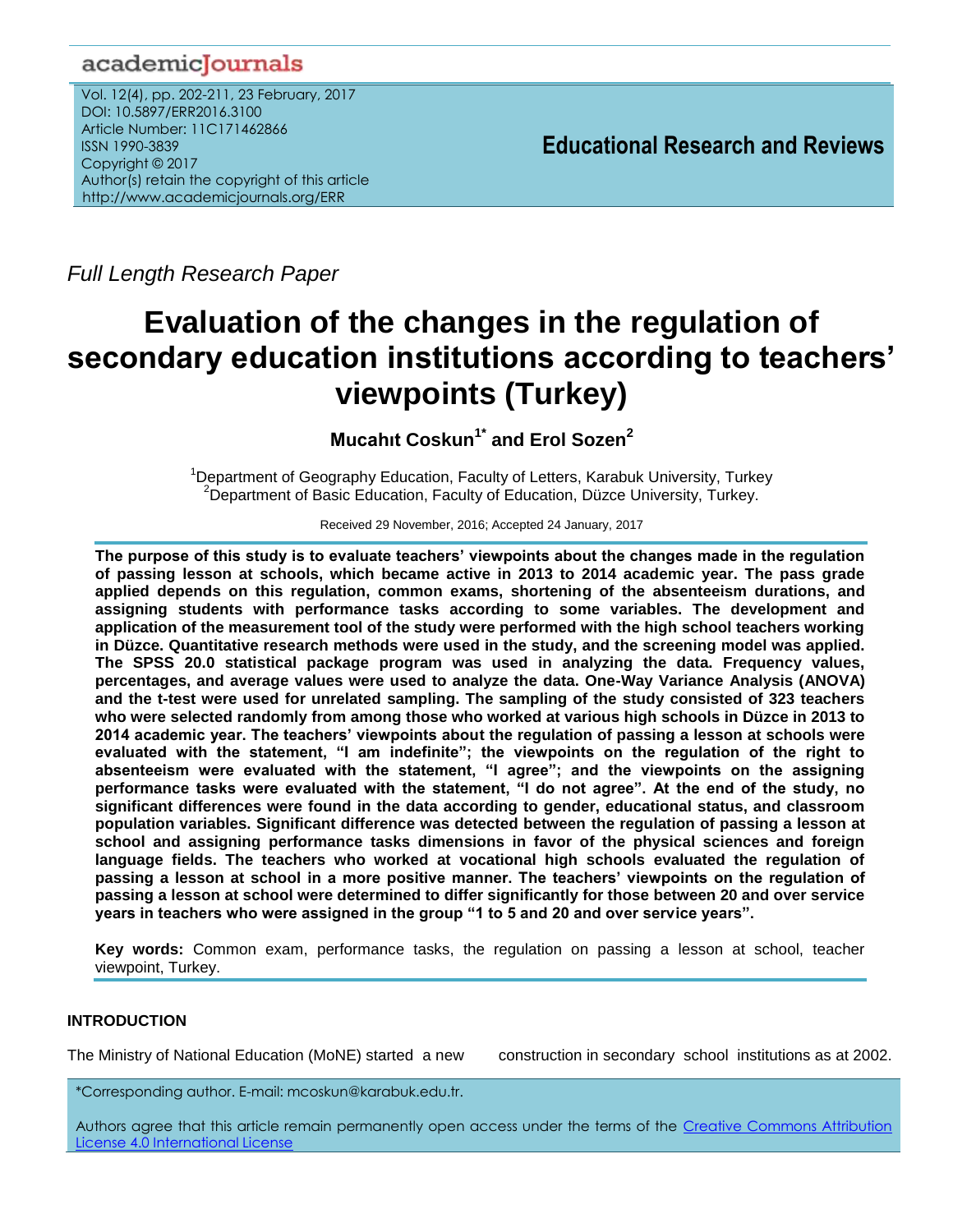New educational programs were prepared on this subject in various topics, and new secondary school class programs were applied in 2005. Within this process, the course books were distributed as free of charge to students. The programs gained an acquisition-based and smaller structure. The approach of these new programs shifted towards a cause and multiple result-based constructive learning approaches instead of behavioristic learning approach based merely on action-reaction, cause-effect explanation*s* (MoNE, 2005).

The functioning of the MoNE is ensured with laws and regulations. The rules and regulations must agree with the requirements of the modern age by changing through time. The regulation on passing a lesson at schools, which was released on the Official Gazette on 07-09- 2013 with the number 28758, brought important changes with it. The 36th item of this regulation organized the absenteeism right again and decreased this right to 10 days from 20 days, and the right of excused absence to 45 days from 54 days. Item 44 also renewed the passing grade as 50, which was formerly 45. Item 45 brought the obligation of common exams. Item 50 made it compulsory to submit at least one performance task in each semester. As of 2013, important changes that would affect students were observed in the regulation on passing a lesson (that is, the pass grade) at schools.

There are several studies conducted on educational programs, the changes in them and on performance tasks; however, there are no studies on passing a lesson at schools. Tüysüz et al. (2010), Güven and Demirçelik (2013), Coşkun et al. (2009), Palaz et al. (2015), Yiğit and Kırımlı (2014), Çepni and Çoruhlu (2010), Gülbahar and Büyüköztürk (2008), Arı (2010), Eraslan and Algün (2005), and Çiftçi (2010) worked on alternative evaluation methods and performance evaluation techniques.

#### **The purpose of the study**

The purpose of this study is to determine teachers' viewpoints on the regulation of pass grade at schools, which became active in 2013 to 2014 academic year. The pass grade applied as 50 depends on this regulation, common exams, shortening of the absenteeism durations; and assigning the students with performance tasks according to some variables. In addition, in this context, it also aims to determine whether or not the viewpoints of the teachers change according to gender, branch, school type, educational status, seniority years and the populations of the classrooms. For this purpose, the following questions, problem statement, and subproblems were formed.

## **Problem statement**

What are teachers' viewpoints on the changes made in

the regulation of pass grade at secondary education schools, which became active in 2013 to 2014 academic year?

## **Sub-problems**

(1) What are the teachers' viewpoints on the common exams and on the pass grade becoming 50 at secondary schools in 2013 to 2014 academic year?

(2) What are the teachers' viewpoints on decreasing the right for absenteeism at secondary schools in 2013 to 2014 academic year?

(3) What are the teachers' viewpoints on assigning performance tasks at secondary schools in 2013 to 2014 academic year?

(4) Do the teachers' viewpoints on the regulation of passing a lesson at school, which became active in 2013 to 2014 academic year, differ according to the pass grade applied depending on this regulation, common exams, shortening of the absenteeism durations, and assigning the students with performance tasks according to some variables at a statistical level?

#### **METHODOLOGY**

#### **The study model**

This study was conducted with the Survey Model. The Survey Model is performed with questionnaires, and is based on describing a situation as it is (Karasar, 1994: 77). It is also preferred in social science studies, which are field studies in nature (Borg and Gall, 1971). For this reason, the data were collected by receiving the viewpoints of the teachers on the changes made in secondary school institutions' regulation and on performance tasks given to students. For this reason, questionnaires were used in this study to receive statistical data. Quantitative Research Method was preferred in the present study; and a scale that was suitable for the study was prepared and applied to the high school teachers. The relevant field and literature review was performed for the scale. When the scale was being prepared, the viewpoints of the high school teachers were received, and the viewpoints of the experts in the field were also made use of. Before the scale was prepared, it was applied on a sample group, and the reliability findings were obtained. The reliability findings were explained in detail in the data collection tool section of the study.

#### **The study population and the sampling**

The study population consisted of the high school teachers who were working at secondary school institutions in Turkey, and the sampling of the study consisted of 323 high school teachers selected randomly from the study population working in the city of Düzce. The demographic characteristics of the study group are shown in Tables 1, 2, 3, 4, 5, and 6. The teachers participated in the study on a voluntary basis. It was facilitated for the teachers to fill in the scale of the study and do possible corrections whenever and wherever they wanted. Since the teachers participated voluntarily in the study, it is expected that the results of the study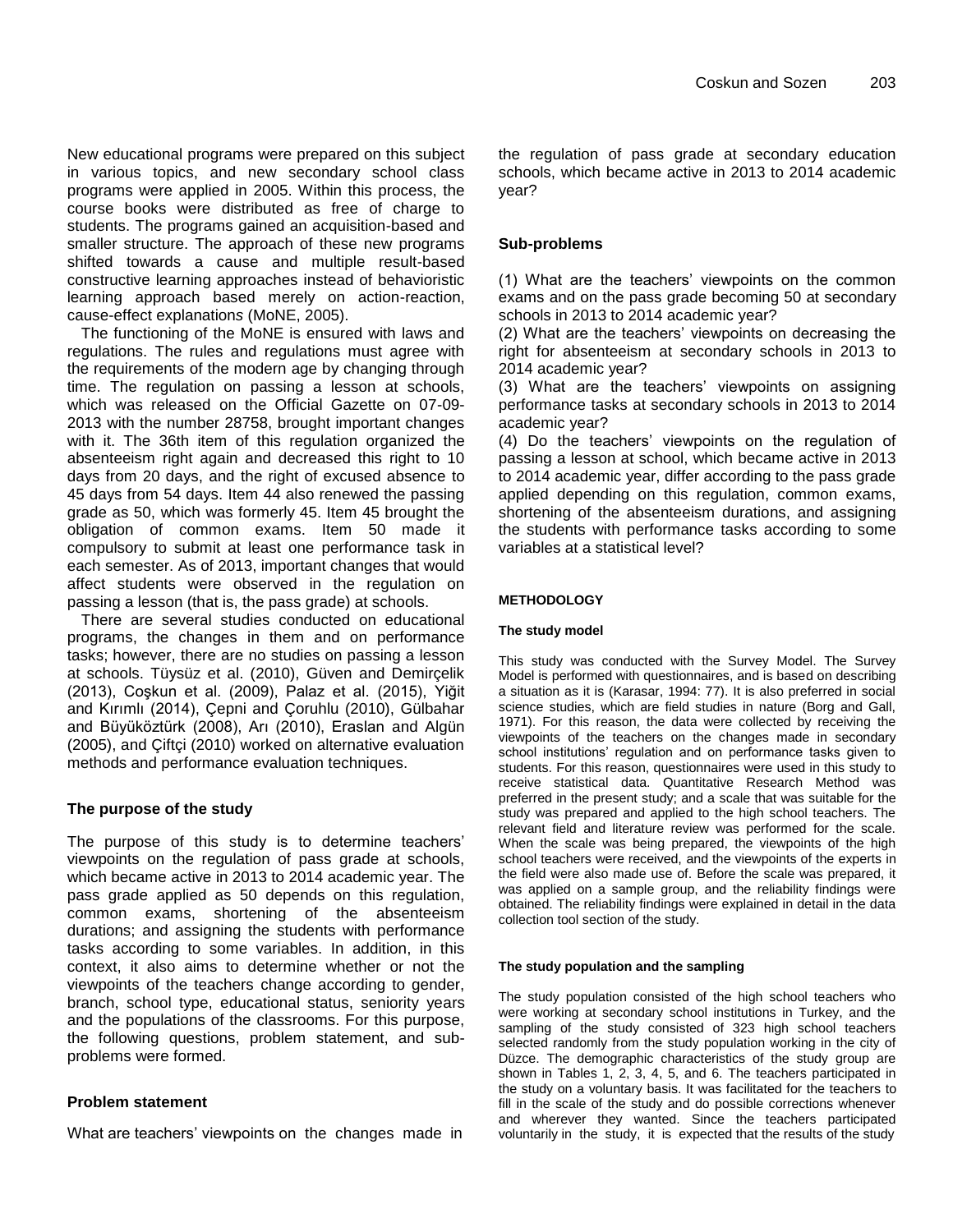| Gender | n   | %     |
|--------|-----|-------|
| Female | 141 | 44    |
| Male   | 182 | 56    |
| Total  | 323 | 100.0 |

**Table 1.** Distribution of the participant teachers according to their genders.

**Table 2.** Distribution of the participant teachers according to their branches.

| <b>Branch</b>      | N   | ℅     |
|--------------------|-----|-------|
| Physical sciences  | 94  | 29    |
| Verbal sciences    | 126 | 39    |
| Vocational classes | 42  | 13    |
| Ability            | 30  | 9     |
| Foreign language   | 31  | 10    |
| Total              | 323 | 100.0 |

**Table 3.** Distribution of the participant teachers according to their school types.

| <b>School type</b>                       | N   | %     |
|------------------------------------------|-----|-------|
| Anatolian High School                    | 156 | 48    |
| Science and Teacher Training High School | 55  | 17    |
| Vocational High School                   | 112 | 35    |
| Total                                    | 323 | 100.0 |

**Table 4.** Distribution of the participant teachers according to their educational status.

| <b>Educational status</b>  | N   | %     |
|----------------------------|-----|-------|
| Undergraduate              | 41  | 13    |
| Science education          | 89  | 27    |
| <b>Educational faculty</b> | 136 | 42    |
| Post-graduate              | 57  | 18    |
| Total                      | 323 | 100.0 |

**Table 5.** Distribution of the participant teachers according to their seniority at service.

| <b>Seniority (Years)</b> | N   | %     |
|--------------------------|-----|-------|
| $1 - 5$                  | 39  | 12    |
| $6 - 10$                 | 53  | 16    |
| $11 - 15$                | 93  | 29    |
| 16-20                    | 63  | 20    |
| 21- and over             | 75  | 23    |
| Total                    | 323 | 100.0 |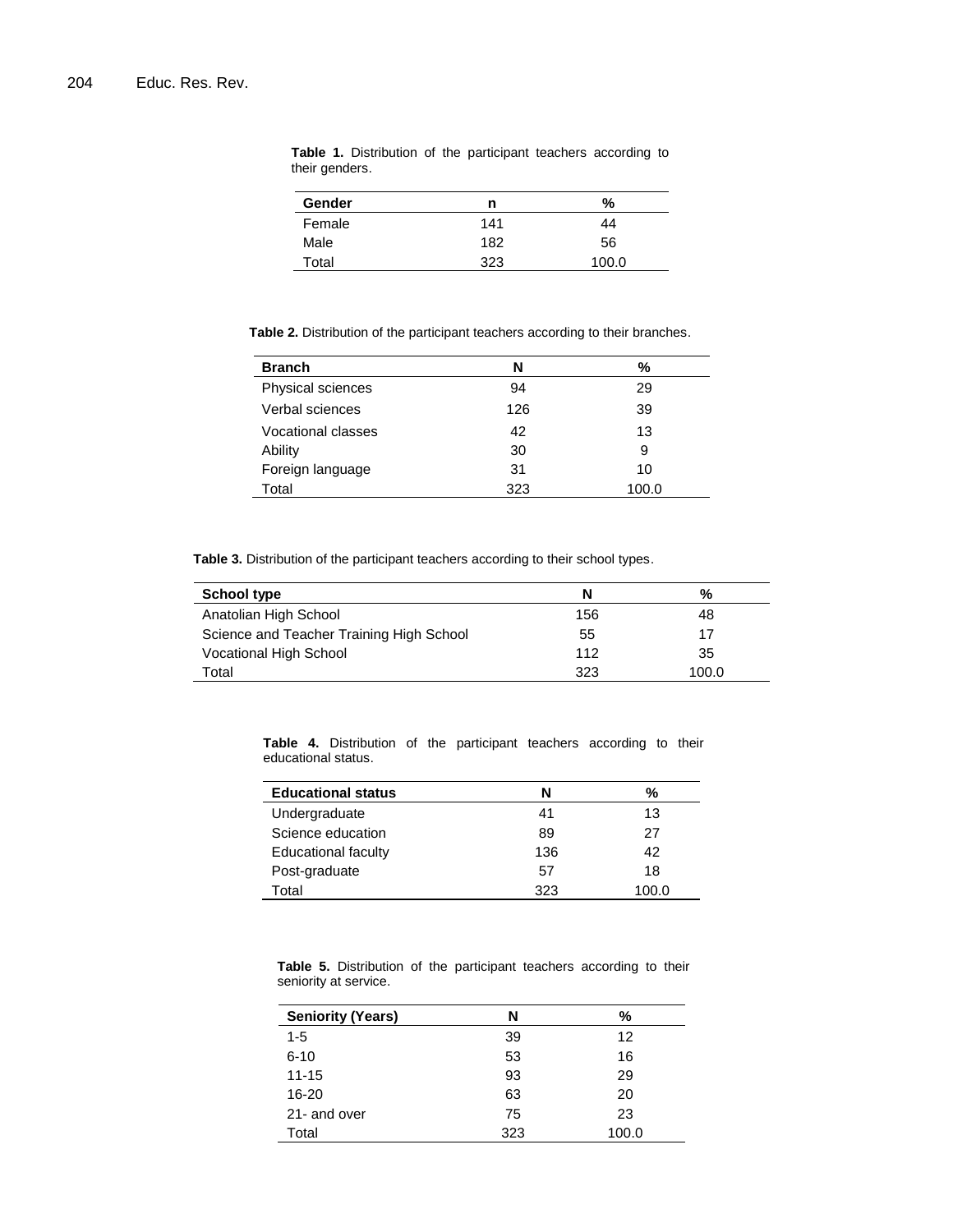| <b>Class population</b> | n   | %     |
|-------------------------|-----|-------|
| $1 - 25$                | 57  | 18    |
| 26-30                   | 152 | 47    |
| 31 and over             | 114 | 35    |
| Total                   | 323 | 100.0 |

**Table 6.** Distribution of the participant teachers according to the class populations.

are more reliable (Kerski, 2000: 81, 86). It may be claimed that the questionnaires that are applied in an official manner are less reliable than the ones that are filled voluntarily because the teachers who want to improve themselves are interested in filling them.

The gender distribution of the teachers who participated in the study is given in Table 1. In this context, we can see that 44% of the teachers who participated in the study (*n*=141) were females and 56% (*n*=182) were males. The number of the male teachers who participated in the study is more than the female ones. However, the distribution of the gender is balanced.

The distribution of the participant teachers according to their branches is shown in Table 2. Twenty-nine percent of the teachers, who participated in the study (*n*=94) were from physical sciences field; 39% (*n*=126) were from verbal field, 13% (*n*=42) were from vocational training field; 9% (*n*=30) were from skills field, and 10% (*n*=31) were from foreign languages field. The number of the teachers who worked in the verbal field was more. This situation is related to the general distribution.

The distribution of the participant teachers according to their school types is shown in Table 3. Forty-eight percent of the teachers, who participated in the study (*n*=156) were working at Anatolian high schools, 17% of the teachers, who participated in the study (*n*=55) were working at science and teacher training high schools, 35% of the teachers, who participated in the study (*n*=112) were working at vocational high schools. The number of the teachers working at Anatolian High Schools was more. This situation has emerged with the restructuring of the secondary education institutions in Turkey in recent years. Since plain high schools were accepted as Anatolian High Schools, this group shows a more participation.

The distribution of the participant teachers according to their educational status is shown in Table 4. Thirteen percent of the teachers who participated in the study (*n*=41) had first degrees, 27% of the teachers who participated in the study (*n*=89) were from science-literature faculties, 42% of the teachers who participated in the study (*n*=136) graduated from educational faculties, and 18% of the teachers who participated in the study (*n*=57) had post-graduate degrees. The number of the teachers who graduated from educational faculties was more.

The distribution of the participant teachers according to their seniority at service is shown in Table 5. Twelve percent of the teachers, who participated in the study (*n*=39) had 1 to 5 years' experience, 16% of the teachers who participated in the study (*n*=53) had 6 to 10 years' experience, 29% of the teachers, who participated in the study (*n*=93) had 11 to 15 years' seniority, 20% of the teachers, who participated in the study (*n*=63) had 16 to 20 years' seniority, and 23% of the teachers who participated in the study (*n*=75) had 21 years and above seniority. It may be claimed that the majority of the teachers are experienced in their professions.

The distribution of the participant teachers according to the average class populations is given in Table 6. Eighteen percent of

the teachers, who participated in the study (*n*=57) worked in classes with 1 to 25 students, 47% of the teachers, who participated in the study (*n*=152) worked in classes with 26 to 30 students; 35% of the teachers, who participated in the study (*n*=104) worked in classes with 31 and over students. When the populations of the classes in the schools where the study was conducted were examined it was observed that the classes where there were 26 to 30 students constituted the majority. This situation also reflects the overall status of the distribution in classes in the country.

#### **Data collection tool**

In order to determine the teachers' viewpoints on the changes made in pass grade regulation, which became active in 2013 to 2014 academic year in secondary education institutions, a 5-Point Likert Scale was developed by the author of the study. The scale consisted of 19 Items and 3 factors. In addition, aside from these 3 factors, there are questions on the personal information of the teachers who participated in the study in the first section of the scale. This section consists of 6 items on demographic variables. This section was formed as personal information and includes some variables like the gender, branch, school type, educational status (graduation), seniority years and average population of the classes of the teachers. In the 3 dimensions of the scale, the performance task dimension consisted of 7 items; the pass grade regulation dimension consisted of 7 items, and the absenteeism dimension consisted of 5 items.

The scale was presented for the experts' opinions and evaluations. Necessary corrections were made on the scale in the light of the viewpoints and critics of the experts, and it was made proper for the pre-application. Then, this scale was applied to 113 secondary education teachers for reliability analyses. This application was performed as face-to-face interviews with the teachers. The items on the content dimension that had low values in the pilot application were removed from the scale. The scale was applied after the reliability studies of the items. If the KMO value in such scales is over 0.60, the scale is considered as being proper for factor analysis (Büyüköztürk, 2013). The KMO value of the scale was found as 0.897. This is a value that is proper for analysis. In addition, the item load values of the scale are shown in Table 7.

The rate of explaining the total variance by the 5-factor structure is 76.6%. Çokluk et al. (2010) reported that 40 to 60% was the ideal rate in multifactorial structures. The factor load values of 5 factors were not observed to be close to each other, and their contributions to the total variance were more than the other factors. After the Vertical Spinning (*Varimax*), the items of the 5-factor structure that overlapped with each other and that had item load values below .32 were removed from the scale, and it was given the latest form for application. The numbers given earlier about the dimensions were obtained after the items with low values were removed. After the reliability analysis, the Cronbach Alpha Coefficient of the scale,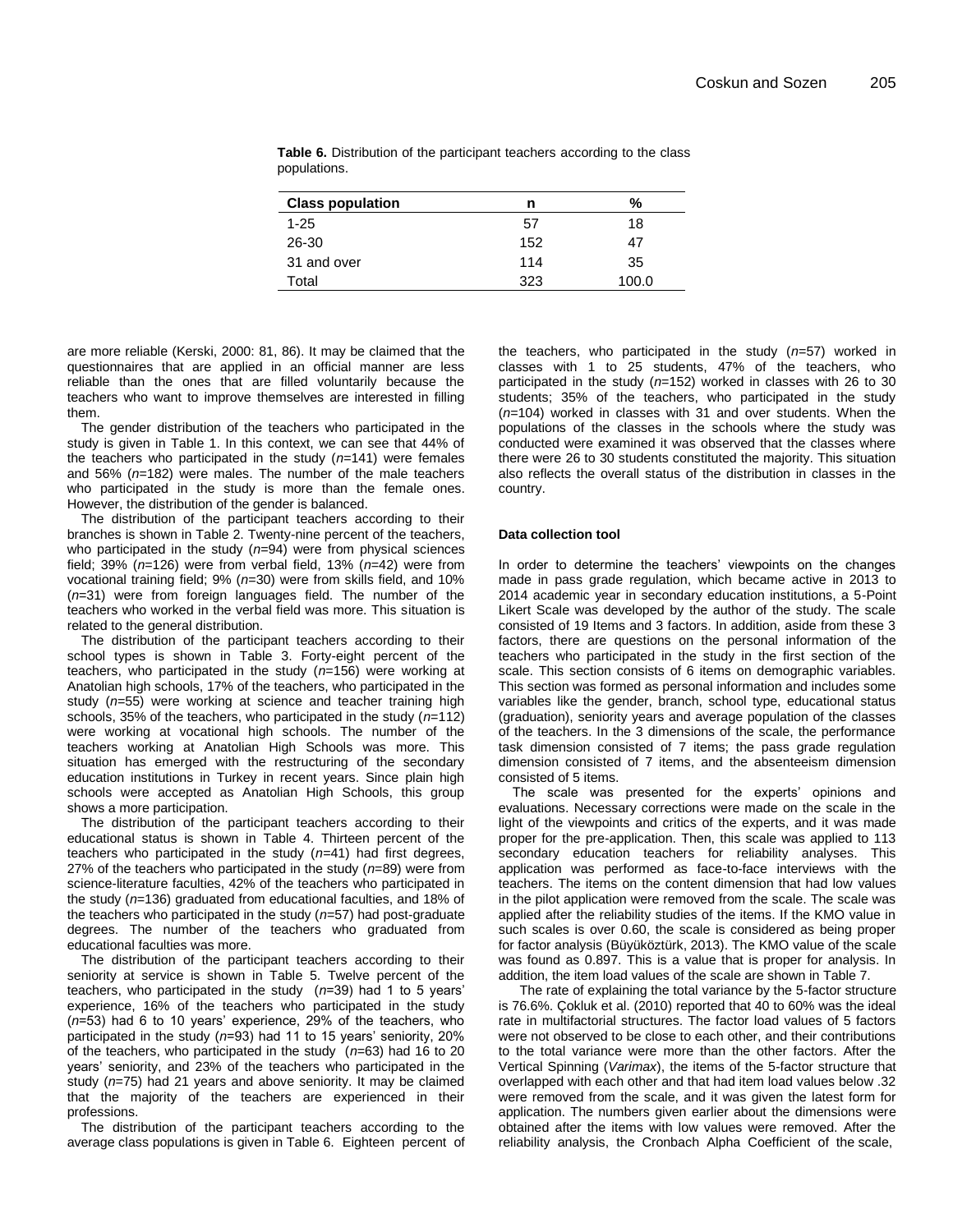|                |                               | <b>Components</b> |                               |
|----------------|-------------------------------|-------------------|-------------------------------|
| Item numbers   | <b>Factor 1 (Smart Board)</b> | Factor 2 (Tablet) | <b>Factor 3 (Course Book)</b> |
| M <sub>1</sub> | 941                           |                   |                               |
| M <sub>2</sub> | 933                           |                   |                               |
| M3             | 917                           |                   |                               |
| M4             | 916                           |                   |                               |
| M <sub>5</sub> | 915                           |                   |                               |
| M <sub>6</sub> | 904                           |                   |                               |
| M7             | 754                           |                   |                               |
| M8             |                               | 894               |                               |
| M <sub>9</sub> |                               | 891               |                               |
| M10            |                               | 890               |                               |
| M11            |                               | 889               |                               |
| M12            |                               | 883               |                               |
| M13            |                               | 848               |                               |
| M14            |                               | 762               |                               |
| M15            |                               |                   | 882                           |
| M16            |                               |                   | 854                           |
| M17            |                               |                   | 852                           |
| M18            |                               |                   | 820                           |
| M19            |                               |                   | 551                           |

**Table 7.** The sub-dimensions and item load values after the explanatory factor analysis of the teacher viewpoints of the change in the regulation.

which consisted of 19 items, was found to be 0.90. As a result, the scale is reliable. In addition, the ranges of the points are given subsequently in agreement with the Likert Scale Table 8.

#### **Data analysis**

The statistical analyses in the study were made by using the SPSS 20.0 Program. In the analyses of the problem statement and subproblems, the descriptive statistics method was used; the t-test and One-Way Variable Analysis (ANOVA) tests were used for irrelevant sampling. The Tukey test was used for intergroup comparisons. The significance level was taken as 0.05.

#### **FINDINGS**

The frequency values, percentages, arithmetic averages and similar statistical values were used to find out which answers of the teachers given to the questions in the questionnaire were more intense (by using the 5-Point Likert Scale). The unrelated sampling t-test was performed in order to determine whether there were significant differences between the teachers' viewpoints in terms of two-group variables (like gender). The ANOVA was used in order to determine whether there were significant differences between the teachers' viewpoints in three or more group variables ("the branch, school type, graduation, seniority year, class population"). In case, differences were determined, the Tukey Multiple Comparison test was made in order to determine between which groups the differences were. The significance level was taken as 0.05. The options and their points given in the scale across the sentences are as the following.

The t-test results of the scale are shown in Table 9. When Table 6 is examined, it is observed that the teachers' viewpoints on the changes in pass grade and common exam regulation [*t* (321) = -1.30; *p* > 0.05], the right of absenteeism [*t* (321) = -0.21; *p* > 0.05] and performance tasks [*t* (321) = -0.39; *p* > 0.05] did not vary at a significant level according to gender variable. In other words, gender does not seem to be a determinant variable in the viewpoints of teachers in these dimensions. In addition, when Table 9 is examined, it is observed that the average of the teachers' viewpoints on the changes in the pass grade and common exam regulation were stated as "I am indecisive"; the teacher viewpoints on the changes on absenteeism right were stated as, "I agree"; and the teachers' viewpoints on the changes in the performance tasks were stated as, "I do not agree". In general, the teachers did not consider the changes in the regulations in a positive manner. It may be considered as the necessity for common exams, the pass grade being increased to 50, and assigning students with performance tests were not considered to be much beneficial by the teachers. However, the right of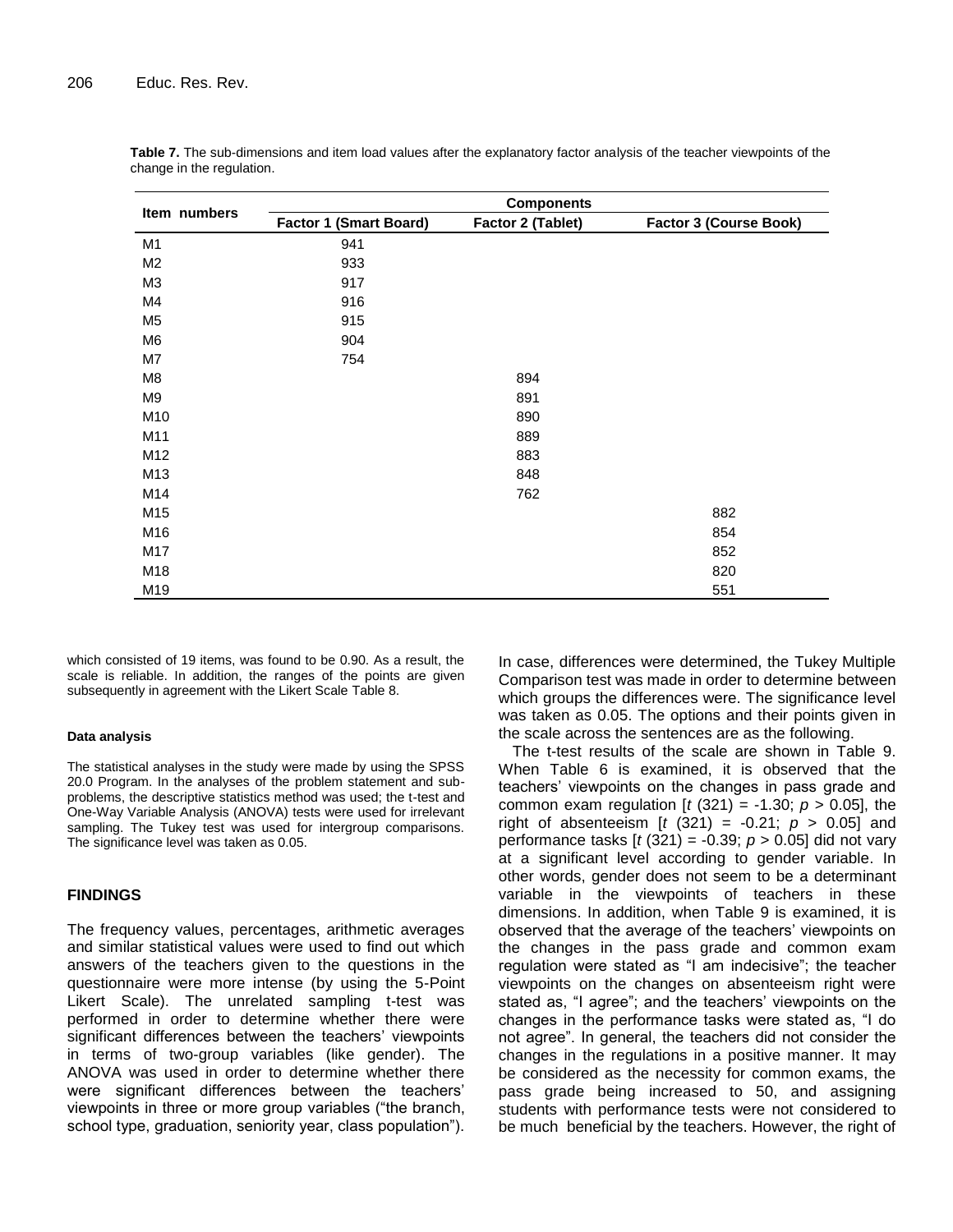| I do not agree at all |   | 1.00-1.80     |
|-----------------------|---|---------------|
| I do not agree        | 2 | 1.81-2.60     |
| I am indefinite       | 3 | 2.61-3.40     |
| l agree               | 4 | $3.41 - 4.20$ |
| I totally agree       | 5 | 4.21-5.00     |

**Table 8.** The ranges of the points of the items in the questionnaire with Likert-Scale.

**Table 9.** The t-test results of the teacher viewpoints on the changes in the regulation in secondary education institutions according to the gender.

| <b>Dimensions</b>                     | Gender | n   | X    | S    | sd  |         | р    |
|---------------------------------------|--------|-----|------|------|-----|---------|------|
|                                       | Female | 141 | 2.81 | 0.99 | 321 |         | 0.19 |
| Pass grade in classes and common exam | Male   | 182 | 2.96 | 1.07 |     | $-1.30$ |      |
|                                       | Female | 141 | 3.56 | 0.79 |     |         |      |
| Absenteeism                           | Male   | 182 | 3.58 | 0.90 | 321 | $-0.21$ | 0.84 |
|                                       | Female | 141 | 2.13 | 0.85 |     |         |      |
| Performance                           | Male   | 182 | 2.17 | 1.00 | 321 | $-0.39$ | 0.70 |

**Table 10.** One Way ANOVA results of the teacher viewpoints on the changes in the regulation on secondary education institutions according to branches of the teachers.

| <b>Dimensions</b>             | <b>School type</b> | n   | $\overline{\mathbf{X}}$ | S    | sd   | F     | p    | <b>Different Tukey</b> |
|-------------------------------|--------------------|-----|-------------------------|------|------|-------|------|------------------------|
|                               | Verbal             | 94  | 2.80                    | 1.01 |      |       |      |                        |
| Pass grade and<br>common exam | Physical science   | 126 | 3.02                    | 1.10 | 4,   |       |      |                        |
|                               | Vocation           | 42  | 2.48                    | 1.04 | 318; | 3.127 | 0.01 |                        |
|                               | <b>Skills</b>      | 30  | 2.99                    | 0.98 | 322  |       |      | $2-3; 3-5$             |
|                               | Foreign language   | 31  | 3.19                    | 0.71 |      |       |      |                        |
|                               | Verbal             | 94  | 3.57                    | 0.88 |      |       |      |                        |
|                               | Physical science   | 126 | 3.56                    | 0.90 | 4;   |       |      |                        |
| Absenteeism                   | Vocation           | 42  | 3.39                    | 0.68 | 318; | 1.388 | 0.23 |                        |
|                               | <b>Skills</b>      | 30  | 3.63                    | 0.78 | 322  |       |      |                        |
|                               | Foreign language   | 31  | 3.85                    | 0.81 |      |       |      |                        |
|                               | Verbal             | 94  | 2.04                    | 0.85 |      |       |      |                        |
|                               | Physical science   | 126 | 2.09                    | 0.97 | 4;   |       |      |                        |
| Performance                   | Vocation           | 42  | 2.15                    | 0.87 | 318; | 3.062 | 0.01 | $1-5; 2-5$             |
|                               | <b>Skills</b>      | 30  | 2.22                    | 1.00 | 322  |       |      |                        |
|                               | Foreign language   | 31  | 2.68                    | 0.99 |      |       |      |                        |

absenteeism was reduced, which means that the students would be present at schools more than before, and this was considered as a positive action by the teachers.

According to Table 10, there is a significant difference between the teachers' viewpoints on pass grade and common exam according to their branches [*F*(4- 318)=3.12; *p*<0.05]. It was determined that this difference was in favor of the physical sciences teachers in the analysis between the physical science teachers and vocational classes teachers; and in favor of the foreign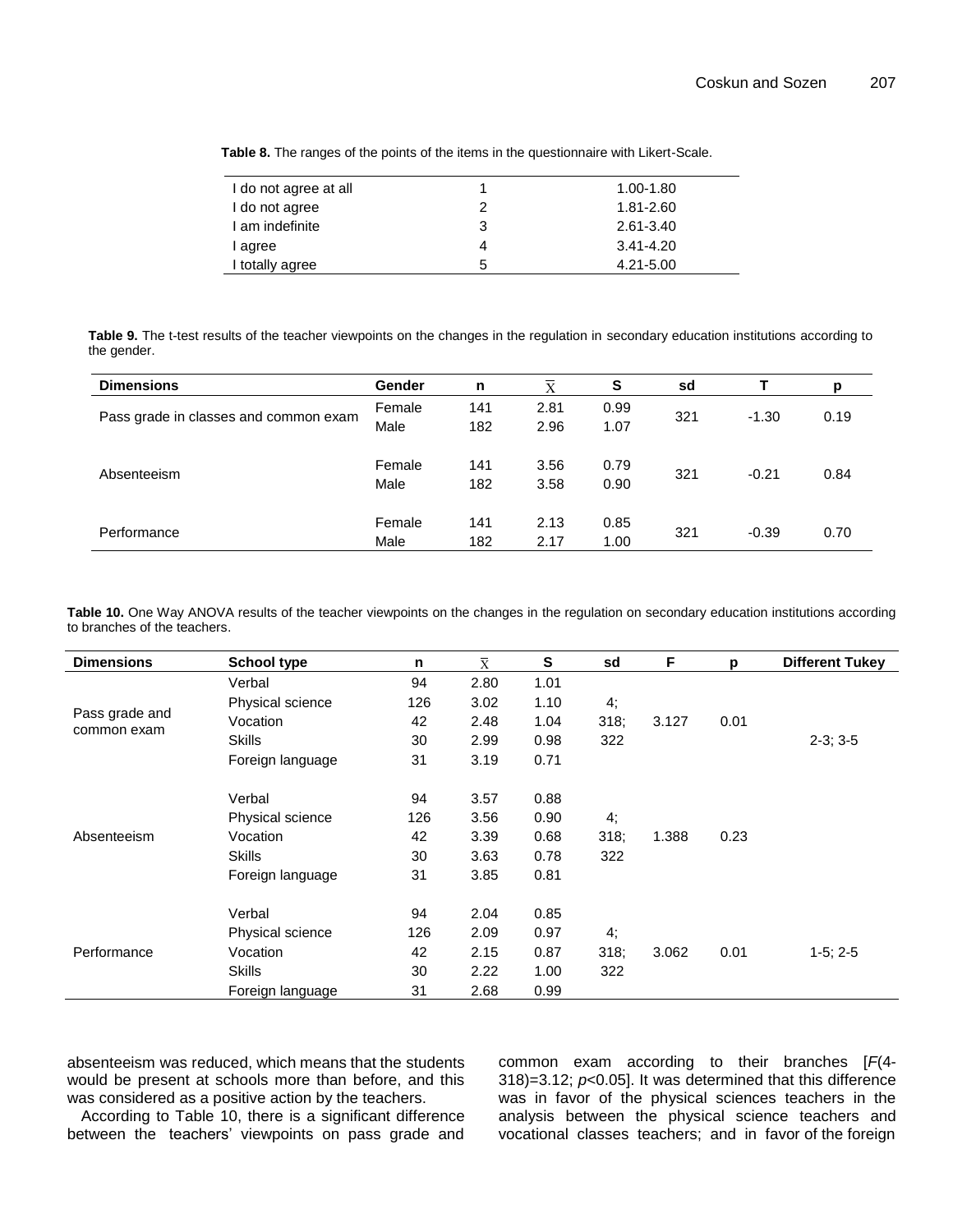| <b>Dimensions</b>             | <b>School type</b>                   | N   | $\overline{\mathbf{X}}$ | S    | sd   | F     | p    | <b>Difference</b><br>Tukey |
|-------------------------------|--------------------------------------|-----|-------------------------|------|------|-------|------|----------------------------|
|                               | Anatolian High School                | 156 | 2.76                    | 1.15 | 2;   |       |      |                            |
| Pass grade and<br>common exam | Science-Teacher Training High School | 55  | 2.88                    | 0.84 | 320: | 3.805 | 0.02 | 1-3                        |
|                               | <b>Vocation High School</b>          | 112 | 3.11                    | 0.92 | 322  |       |      |                            |
|                               | Anatolian High School                | 156 | 3.55                    | 0.96 | 2:   |       |      |                            |
| Absenteeism                   | Science-Teacher Training High School | 55  | 3.53                    | 0.71 | 320: | 0.30  | 0.74 |                            |
|                               | <b>Vocation High School</b>          | 112 | 3.62                    | 0.75 | 322  |       |      |                            |
|                               | Anatolian High School                | 156 | 2.12                    | 0.93 | 2;   |       |      |                            |
| Performance                   | Science-Teacher Training High School | 55  | 2.13                    | 0.91 | 320: | 0.28  | 0.76 |                            |
|                               | <b>Vocation High School</b>          | 112 | 2.20                    | 0.97 | 322  |       |      |                            |

**Table 11.** One Way ANOVA results of the teacher viewpoints on the changes in the regulation on secondary education institutions according to school types of the teachers.

language teachers in the analyses between the foreign language teachers and vocational class teachers. It may be claimed that the physical science and foreign language teachers consider the pass grade being increased and the compulsory exams as a beneficial change. In addition, the teachers' viewpoints on the changes in pass grade and common exam were determined as "I am indecisive".

According to Table 10, it is observed that the teachers' viewpoints on the changes in absenteeism right did not differ at a significant level according to the branches of the teachers  $[F(4-318) = 0.23; p > 0.05]$ . In addition, the teachers' viewpoints on the changes in absenteeism right were determined as "I agree" in general.

According to Table 10, there is a significant difference between the teachers' viewpoints according to performance task dimension according to teacher's branches [*F*(4-318)=3.06; *p*<0.05]. This difference is in favor of the foreign language teachers in the analyses between the teachers from verbal branches and foreign language teachers; and in favor of the foreign language teachers in the analyses between the physical science teachers and foreign language teachers. It is possible to claim that foreign language teachers consider the performance task in a more beneficial manner. In addition, the teachers' viewpoints on performance task were determined as "I do not agree".

According to Table 11, it is observed that there is a significant difference between the teachers' viewpoints on the changes in pass grade and common exam according to school type variable [*F*(2-320)=3.80; *p*<0.05]. It is determined that this difference is in favor of the teachers working at vocational high schools in the analyses between Anatolian High School and Vocational High School teachers. The teachers working at vocational high schools consider the increase in pass grade and

compulsory common exams as a positive development. In addition, the teachers' viewpoints on the changes in pass grade and common exam were determined as "I am indecisive".

According to Table 11, the teachers' viewpoints on the changes in absenteeism right did not differ at a significant level according to school type variable [*F*(2-320) =0.30; *p* > 0.05]. In addition, the teachers' viewpoints on absenteeism right were determined as "I agree".

According to Table 11, the teachers' viewpoints on performance task dimension did not differ at a significant level according to school type variable [*F*(2-320) =0.28; *p* > 0.05]. In addition, the teachers' viewpoints were determined as "I do not agree" on performance task dimension.

According to Table 12, it is observed that the teachers' viewpoints on pass grade and common exam dimension do not differ at a significant level according to educational status (graduation) variable [*F*(3-319) = 1.42; *p* > 0.05]. In addition, it is also observed that the teachers' viewpoints according to school type on pass grade and common exam were determined as "I am indecisive" on performance task.

According to Table 12, it is observed that the teachers' viewpoints on absenteeism right do not differ at significant level according to educational status (graduation) variable [*F*(3-319) = 1.77; *p* > 0.05]. In addition, it is also observed that the teachers' viewpoints according to school type were determined as "I agree" on absenteeism right dimension.

According to Table 12, it is observed that the teachers' viewpoints on performance task dimension do not differ according to educational status (graduation) variable at a significant level [*F*(3-319) =1.49; *p* > 0.05]. In addition, it is also observed that the teachers' viewpoints were determined as "I do not agree" on performance task.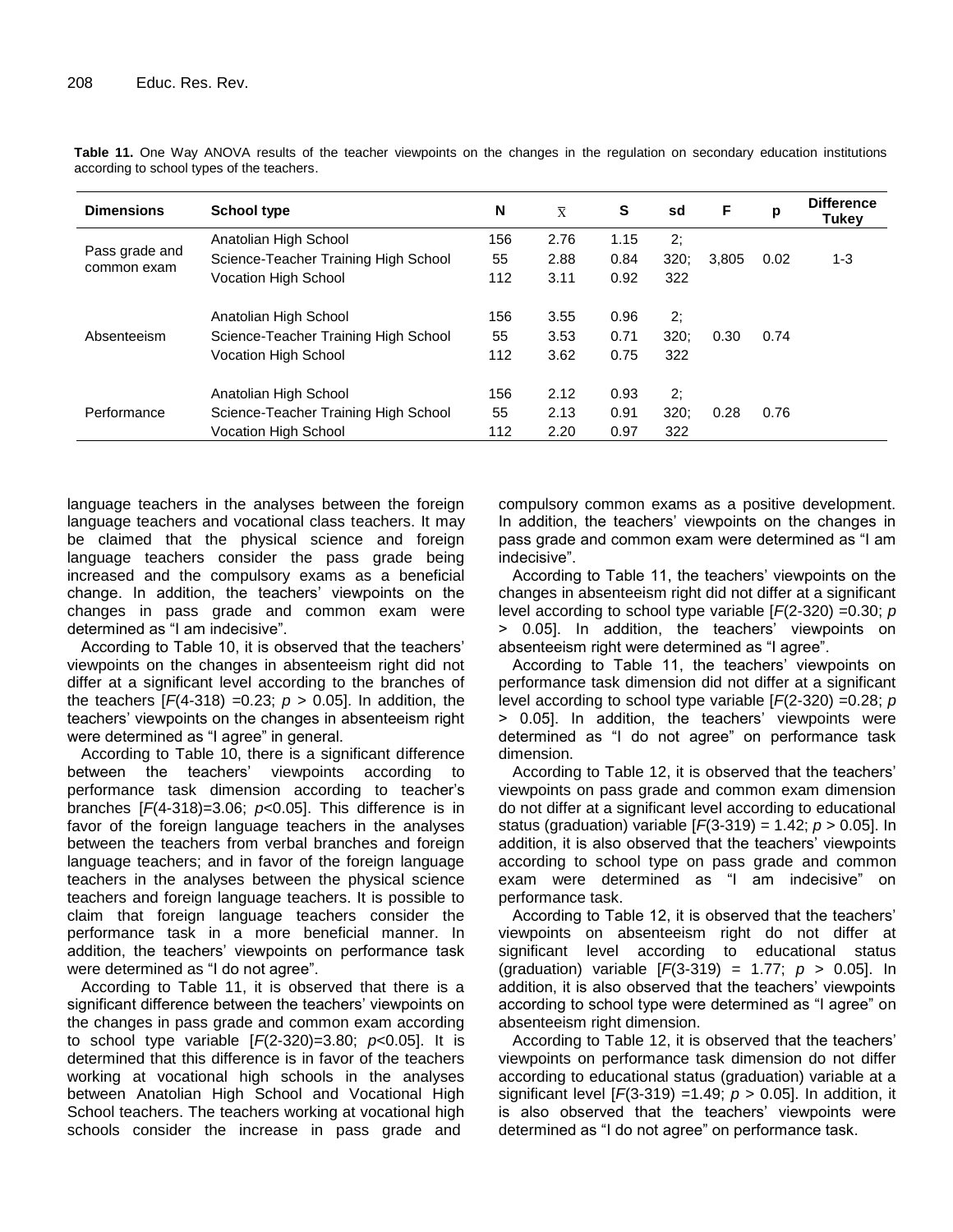| <b>Dimensions</b>          | <b>Educational status</b>  | n   | $\overline{\textbf{X}}$ | S    | sd          | F    | р    |
|----------------------------|----------------------------|-----|-------------------------|------|-------------|------|------|
| Pass grade and common exam | Undergraduate              | 41  | 2.56                    | 0.83 |             |      |      |
|                            | Science-literature         | 89  | 2.74                    | 0.70 | 3;          |      |      |
|                            | Educational faculty        | 136 | 2.56                    | 0.72 | 319:        | 1.42 | 0.24 |
|                            | Post-graduate              | 57  | 2.54                    | 0.70 | 322         |      |      |
|                            | Undergraduate.             | 41  | 3.68                    | 0.74 |             |      |      |
|                            | Science-literature         | 89  | 3.50                    | 0.96 | 3;          | 1.77 |      |
| Absenteeism                | Educational faculty        | 136 | 3.66                    | 0.76 | 319;<br>322 |      | 0.15 |
|                            | Post-graduate              | 57  | 3.40                    | 0.93 |             |      |      |
|                            | Undergraduate.             | 41  | 2.13                    | 0.97 |             |      |      |
|                            | Science-literature         | 89  | 2.00                    | 0.93 | 3;          |      | 0.22 |
| Performance                | <b>Educational faculty</b> | 136 | 2.27                    | 0.99 | 319:<br>322 | 1.49 |      |
|                            | Post-graduate              | 57  | 2.12                    | 0.76 |             |      |      |

**Table 12.** One Way ANOVA results of the teacher viewpoints on the changes in the regulation on secondary education institutions according to educational status.

Table 13. One Way ANOVA results of the teacher viewpoints on the changes in the regulation on secondary education institutions according to the seniority of the teachers.

| <b>Dimensions</b>             | <b>Seniority (Years)</b> | n  | $\overline{\textbf{X}}$ | S    | sd                | F    | P    | <b>Significant difference</b> |  |
|-------------------------------|--------------------------|----|-------------------------|------|-------------------|------|------|-------------------------------|--|
| Pass grade and common<br>exam | $1 - 5$                  | 39 | 2.34                    | 0.69 | 4;                | 3.28 | 0.01 |                               |  |
|                               | $6 - 10$                 | 53 | 2.51                    | 0.73 | 318;              |      |      |                               |  |
|                               | $11 - 15$                | 93 | 2.61                    | 0.65 | 322               |      |      | 1-5 to 20 years and more*     |  |
|                               | 16-20                    | 63 | 2.59                    | 0.82 |                   |      |      |                               |  |
|                               | 21 and over              | 75 | 2.82                    | 0.70 |                   |      |      |                               |  |
| Absenteeism                   | $1 - 5$                  | 39 | 3.26                    | 0.93 | 4;<br>318;<br>322 | 2.30 | 0.06 |                               |  |
|                               | $6 - 10$                 | 53 | 3.54                    | 0.91 |                   |      |      |                               |  |
|                               | $11 - 15$                | 93 | 3.53                    | 0.84 |                   |      |      |                               |  |
|                               | 16-20                    | 63 | 3.65                    | 0.87 |                   |      |      |                               |  |
|                               | 21 and over              | 75 | 3.74                    | 0.74 |                   |      |      |                               |  |
| Performance                   | $1 - 5$                  | 39 | 2.16                    | 0.97 |                   |      |      |                               |  |
|                               | $6 - 10$                 | 53 | 2.19                    | 0.85 | 4,                |      |      |                               |  |
|                               | $11 - 15$                | 93 | 2.04                    | 0.89 | 318;              | 0.51 | 0.73 | $\overline{\phantom{a}}$      |  |
|                               | 16-20                    | 63 | 2.20                    | 1.14 | 322               |      |      |                               |  |
|                               | 21 and over              | 75 | 2.22                    | 0.85 |                   |      |      |                               |  |

According to Table 13, it is observed that there is a significant difference in the teachers' viewpoints on pass grade and common exam according to seniority of the teachers variable [*F*(4-318)=3.28; *p*<0.05]. Between the teachers who had 1 to 5 years seniority and those with 21 years and over seniority, it is observed that this difference is in favor of the teachers who had 21 years and over seniority. The teachers who had 21 and over seniority years considered the increase in the pass grade and the

common exams being compulsory as a positive development. In addition, the teachers' viewpoints on pass grade and common exam were determined as "I do not agree" and "I am indecisive". In general, the teachers did not consider the changes in pass grade regulation as a positive development.

According to Table 13, it is observed that the teacher viewpoints on absenteeism right do not differ at a significant level according to the seniority years of the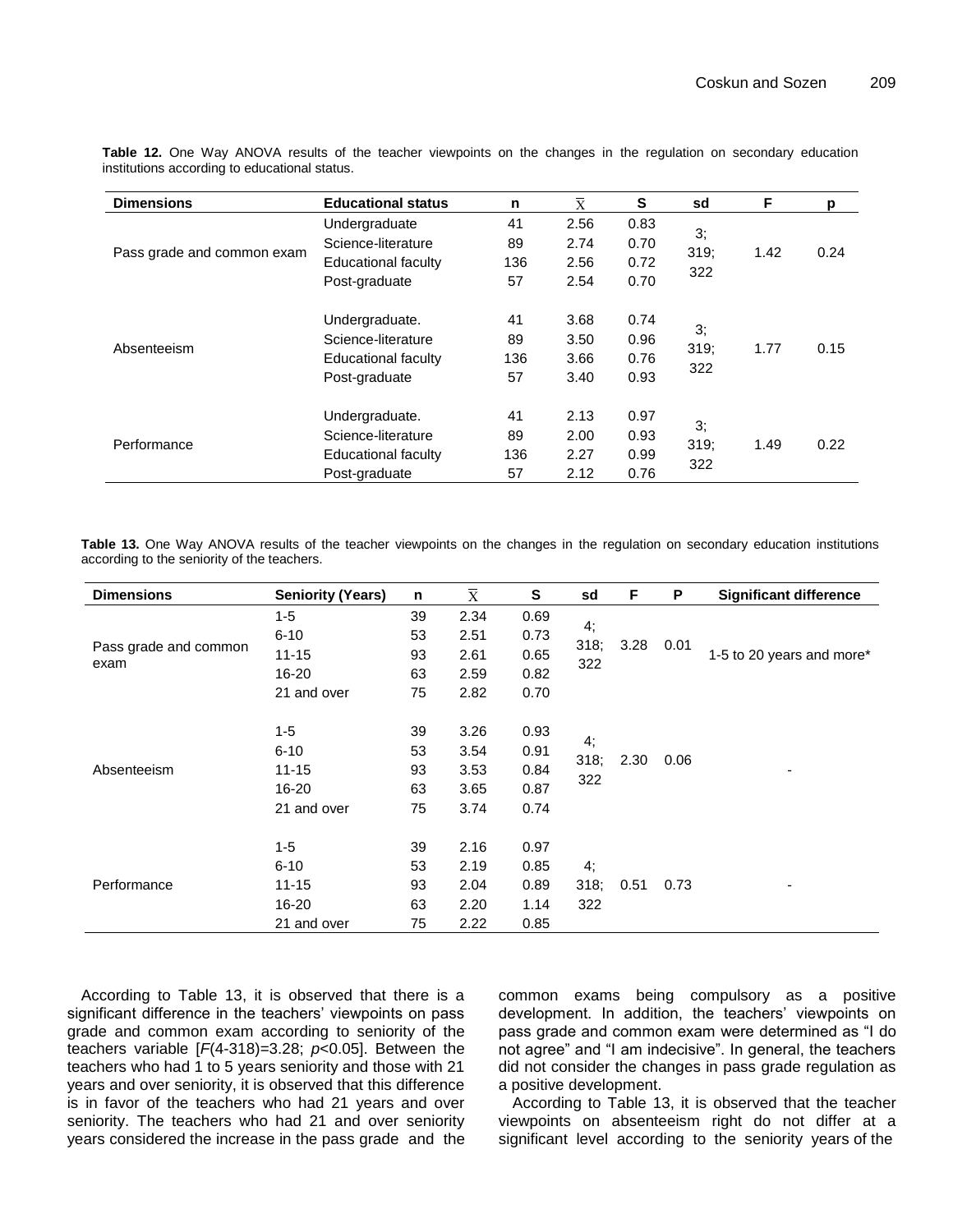| <b>Dimensions</b>             | <b>Classroom population (Pcs)</b> | n   | $\mathbf x$ | S    | sd   | F     | р    |
|-------------------------------|-----------------------------------|-----|-------------|------|------|-------|------|
| Pass grade and<br>common exam | Between 1 and 25                  | 57  | 2.88        | 0.94 | 2;   |       |      |
|                               | Between 26 and 30                 | 152 | 2.86        | 1.12 | 320: | 0.268 | 0.77 |
|                               | Between 31 and 35                 | 114 | 2.95        | 0.98 | 322  |       |      |
| Absenteeism                   | Between 1 and 25                  | 57  | 3.44        | 0.84 | 2:   |       |      |
|                               | Between 26 and 30                 | 152 | 3.62        | 0.89 | 320: | 1.015 | 0.14 |
|                               | Between 31 and 35                 | 114 | 3.56        | 0.81 | 322  |       |      |
| Performance                   | Between 1 and 25                  | 57  | 2.27        | 0.82 | 2:   |       |      |
|                               | Between 26 and 30                 | 152 | 2.21        | 0.98 | 320: | 1.976 | 0.36 |
|                               | Between 31 and 35                 | 114 | 2.01        | 0.93 | 322  |       |      |

**Table 14.** One Way ANOVA results of the teacher viewpoints on the changes in the regulation on secondary education institutions according to classroom populations.

teachers [*F*(4-318)=2.30; *p* > 0.05]. In addition, the teachers' viewpoints on absenteeism right according to the seniority variable were determined as "I am indecisive" and "I agree".

According to Table 13, it is observed that the teachers' viewpoints on performance task do not differ at a significant level according to the seniority of the teachers variable [*F*(4-318)=0.51; *p* > 0.05]. In addition, the teachers' viewpoints on performance task dimension were determined as "I do not agree".

According to Table 14, it is observed that the teachers' viewpoints on the changes in the pass grade and common exam regulations do not vary according to average class populations at a significant level [*F*(2-320) =0.26; *p* > 0.05]. In addition, the teachers' viewpoints on the changes in the pass grade and common exam regulations were observed to be at "I am indecisive" level.

According to Table 14, it is observed that the teachers' viewpoints on absenteeism right do not differ at a significant level according to average class populations variable  $[F(2-320) = 1.01; p > 0.05]$ . In addition, the teacher viewpoints on absenteeism right were evaluated as "I agree" by the teachers.

According to Table 14, the teachers' viewpoints on performance task dimension do not differ according to the average class populations variable at a significant level  $[F(2-320) = 1.97; p > 0.05]$ . In addition, the teachers' viewpoints on performance task dimension were determined as "I do not agree". The teachers do not consider performance tasks as beneficial for the students.

## **DISCUSSION**

The teachers' viewpoints on the change in pass grade, absenteeism right and performance task assignment did

not differ at a statistically significant level according to gender variable.

The teachers' viewpoints on pass grade, common exam and performance task dimension differed at a statistically significant level according the branches of the teachers. This difference was determined to be in favor of the teachers from physical sciences and foreign language branches. It may be claimed that the physical sciences and foreign language teachers consider the changes in pass grade and common exam as beneficial changes.

It was observed that the teachers' viewpoints on the change in pass grade and common exam showed a significant difference according to the school type variable in favor of the teachers working at vocation high school. It was also observed that the viewpoints of the teachers on the changes in the absenteeism right and the performance task did not differ at a significant level according to school type variable.

It was observed that the teachers' viewpoints on the change in pass grade, common exams, absenteeism right and giving performance task to students dimension did not vary at a significant level according to educational status (graduation) of the teachers' variable.

It was observed that the teachers' viewpoints on the pass grade and common exam differed at a significant level according to the seniority year variable in favor of the teachers who had 21 years and over seniority. It was also observed that the teachers' viewpoints on absenteeism right and performance task did not differ at a significant level according to the seniority of the teachers' variable.

It was observed that the teachers' viewpoints on the change in absenteeism right and performance task dimensions did not differ at a significant level according to the average class populations' variable.

It was observed that the teachers' viewpoints on the change in pass grade and common exam were stated as